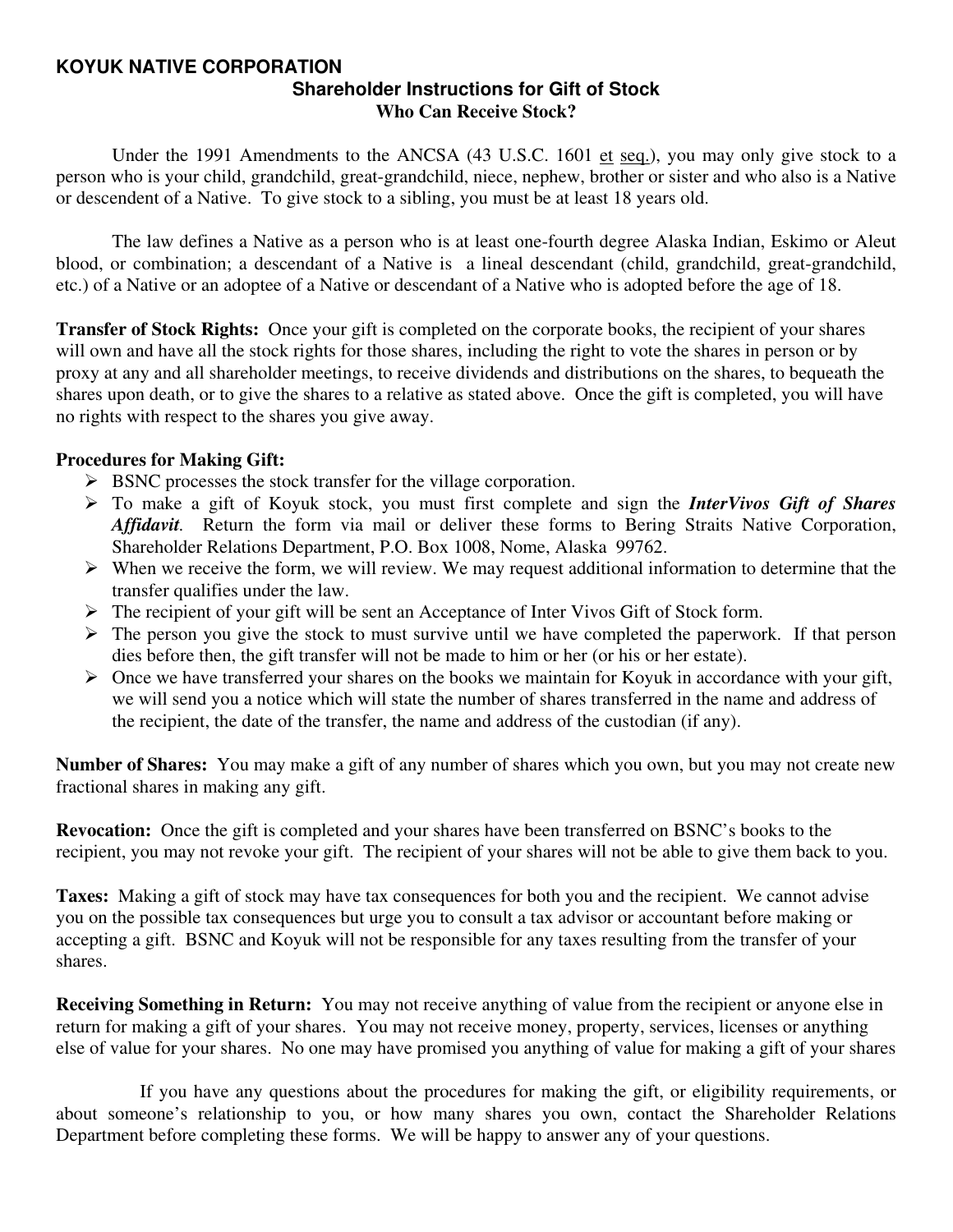# **KOYUK NATIVE CORPORATION**

# **Inter Vivos Gift of Shares Affidavit**

I, \_\_\_\_\_\_\_\_\_\_\_\_\_\_\_\_\_\_\_\_\_\_, being first duly sworn, depose and say:

| Full Name:                       |                         | <b>Enrollment Number:</b> |        |
|----------------------------------|-------------------------|---------------------------|--------|
| Date of Birth:                   | Social Security Number: |                           |        |
| <b>Complete Mailing Address:</b> |                         |                           |        |
| City:                            | State:                  | Zip Code:                 | Phone: |

> I own shares of Koyuk Native Corporation and am 18 years or older.

- ¾ I understand that under the Alaska Native Claims Settlement Act, as amended (43 U.S.C. 1601 et. seq.) I may only gift shares to my child, grandchild, great-grandchild, niece, nephew, brother, or sister who is related to me by blood or adoption and who is also a Native or descendent of a Native.
- $\triangleright$  **I** am responsible for providing the appropriate documentation proving family relationship.
- ¾ I understand that if any taxes are owed as a result of this gift, BSNC and Koyuk will not be responsible for its payment.
- $\triangleright$  Neither myself nor any other person has received anything of value nor have I or any other person been promised anything of value in return for transferring my shares.
- $\triangleright$  It is my intent and desire to irrevocably transfer all rights and incidents of ownership of the gifted shares to the recipient and to irrevocably vest in the recipient all such rights of ownership. I understand I will no longer receive dividends or distributions for these shares.
- ¾ I understand that once this gift is completed on the stock records of BSNC and Koyuk I will not be able to revoke or reverse it and that the recipient will not be able to give the gifted shares back to me.

I wish to make a gift of my Koyuk Native Corporation shares to the recipient(s) listed below and I understand that I cannot create new fractional shares in making a gift.

|  | Recipients Name:                                                | Relationship to Donor: |  |
|--|-----------------------------------------------------------------|------------------------|--|
|  | Age: Social Security Number: Degree of Native Blood _________ % |                        |  |
|  | Mailing Address: New York 1988.                                 |                        |  |
|  | *Custodian's Address <b>matrices</b>                            | *Custodian Name:       |  |
|  | Number of <u>Koyuk Village Shares</u> to be gifted:             |                        |  |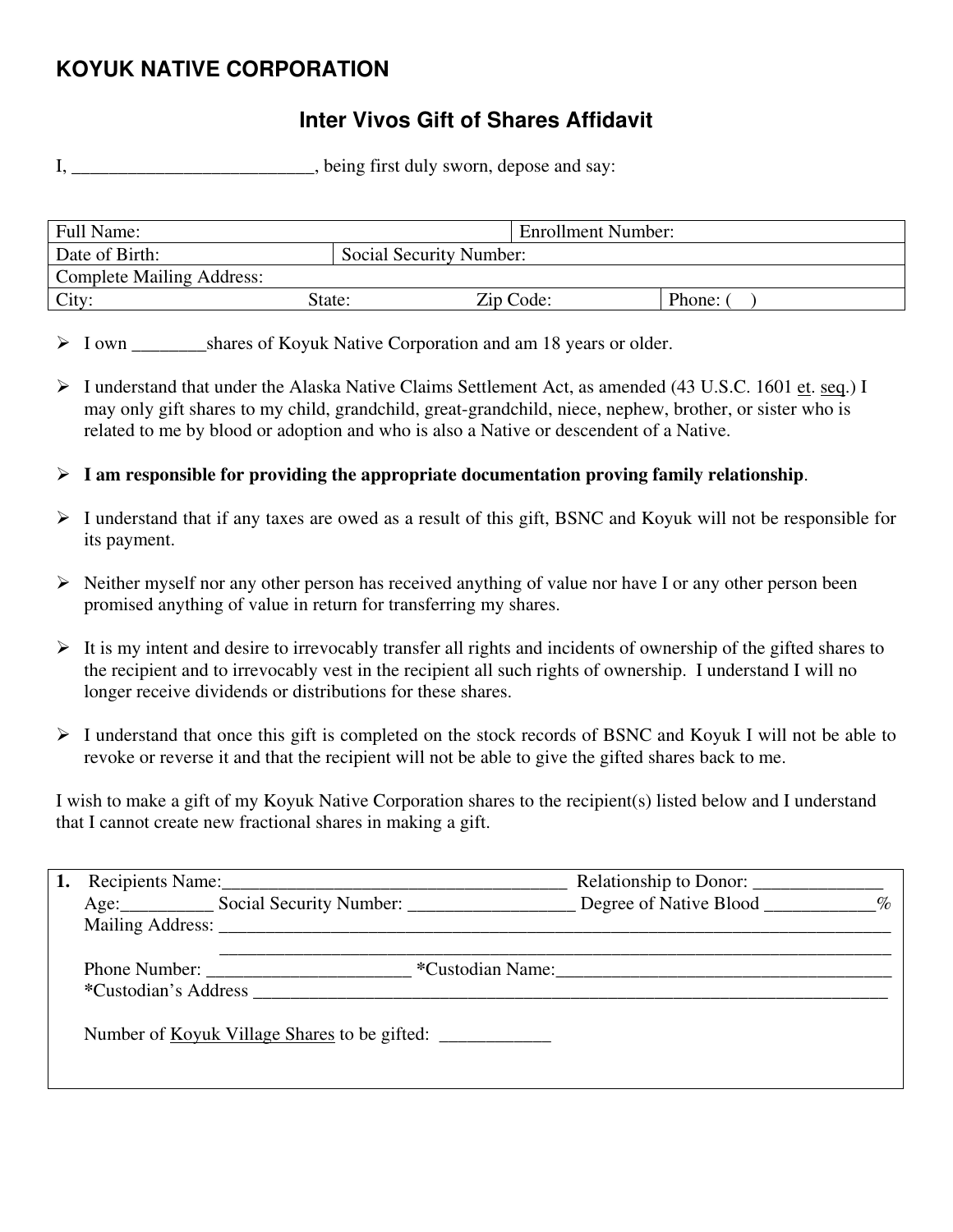|  | the control of the control of the control of the control of the control of                                                                                                                                                     |  |
|--|--------------------------------------------------------------------------------------------------------------------------------------------------------------------------------------------------------------------------------|--|
|  |                                                                                                                                                                                                                                |  |
|  |                                                                                                                                                                                                                                |  |
|  | Number of <u>Koyuk Village Shares</u> to be gifted:                                                                                                                                                                            |  |
|  |                                                                                                                                                                                                                                |  |
|  |                                                                                                                                                                                                                                |  |
|  |                                                                                                                                                                                                                                |  |
|  |                                                                                                                                                                                                                                |  |
|  |                                                                                                                                                                                                                                |  |
|  |                                                                                                                                                                                                                                |  |
|  |                                                                                                                                                                                                                                |  |
|  |                                                                                                                                                                                                                                |  |
|  |                                                                                                                                                                                                                                |  |
|  |                                                                                                                                                                                                                                |  |
|  |                                                                                                                                                                                                                                |  |
|  | *Custodian's Address experience and the set of the set of the set of the set of the set of the set of the set of the set of the set of the set of the set of the set of the set of the set of the set of the set of the set of |  |
|  |                                                                                                                                                                                                                                |  |
|  | Number of <u>Koyuk Village Shares</u> to be gifted:                                                                                                                                                                            |  |
|  |                                                                                                                                                                                                                                |  |
|  |                                                                                                                                                                                                                                |  |

# \***If recipient is a minor, list the name and address of the designated custodian.**

I have read and understand the information contained in this affidavit, the information I have provided is true and accurate, I am 18 years of age or older, and that in completing and signing these forms, I am acting freely, voluntarily and without any undue pressure, influence or duress.

| Dated: Signed Signed Signed Signed Signed States and States and States and States and States and States and States and States and States and States and States and States and States and States and States and States and Stat |  | (Shareholder's full name) |
|--------------------------------------------------------------------------------------------------------------------------------------------------------------------------------------------------------------------------------|--|---------------------------|
|                                                                                                                                                                                                                                |  |                           |
| (Notary's Signature) has a series of the series of the series of the series of the series of the series of the series of the series of the series of the series of the series of the series of the series of the series of the |  |                           |
| My Commission Expires: 2008. The Commission Expires: 2008. The Commission Expires: 2008. The Commission Expires: 2008. The Commission Expires: 2008. The Commission Expires: 2008. The Commission Expires: 2008. The Commissio |  |                           |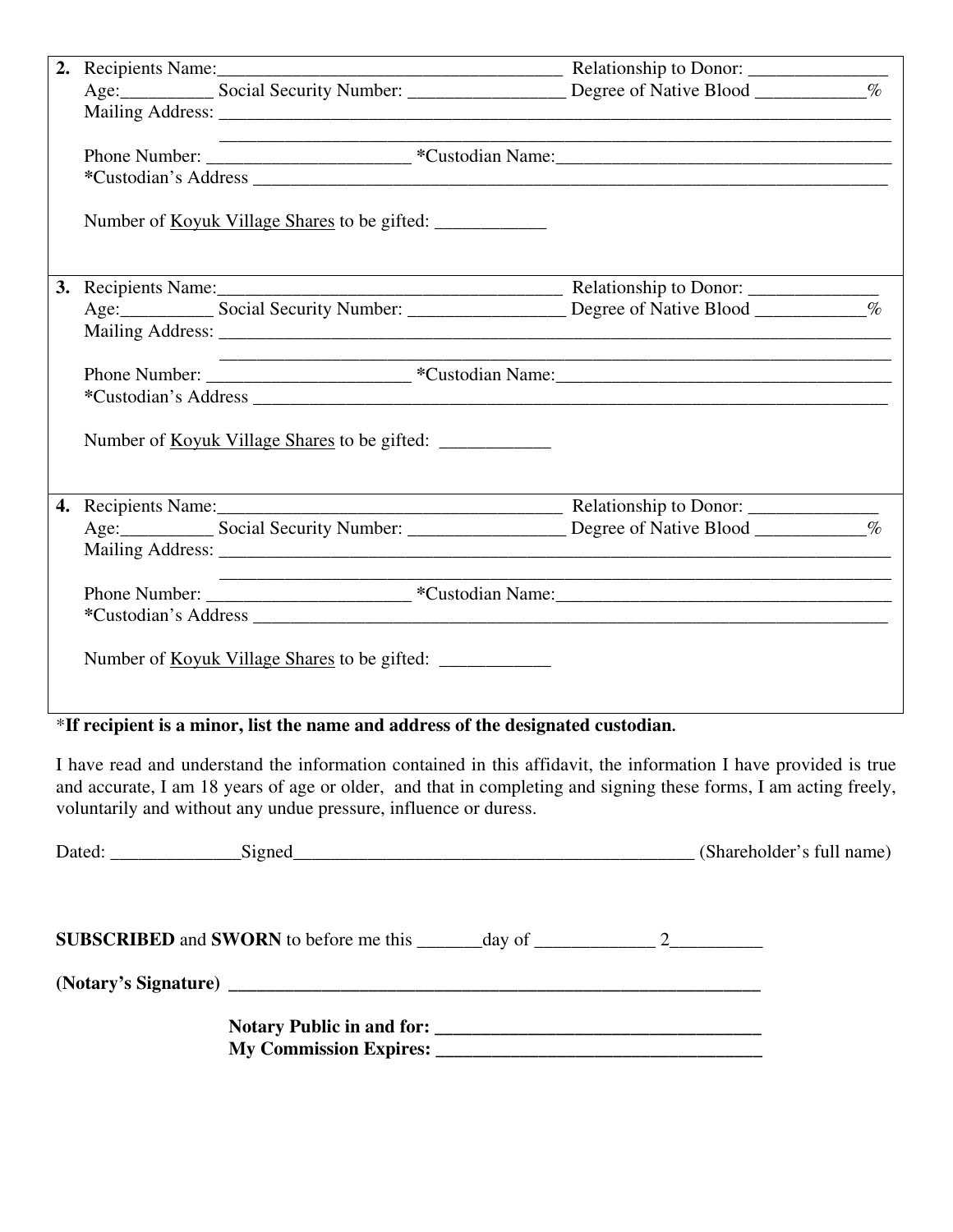## **KOYUK NATIVE CORPORATION**

#### **Acceptance of Inter Vivos Gift of Stock Age of Majority (18 yrs or older)**

I, \_\_\_\_\_\_\_\_\_\_\_\_\_\_\_\_\_\_\_\_, being first duly sworn, depose and say:

I understand that I will receive \_\_\_\_\_\_share(s) of Stock in Koyuk Native Corporation as a gift from \_\_\_\_\_\_\_\_\_\_\_\_\_\_\_\_\_\_\_\_\_\_\_\_\_\_\_\_\_\_who is my\_\_\_\_\_\_\_\_\_\_\_\_\_\_\_\_\_\_\_\_\_ (family relationship).

| My Name:                                                                                                     | Social Security Number: |                                    |  |
|--------------------------------------------------------------------------------------------------------------|-------------------------|------------------------------------|--|
| Date of Birth:                                                                                               | Gender:                 | Percentage Degree of Native Blood: |  |
| <b>Complete Mailing Address:</b>                                                                             |                         |                                    |  |
| I am already a shareholder of BSNC:<br>[NO]<br>[YES]                                                         |                         |                                    |  |
| [NO] I am not a shareholder in <b>another</b> Regional or Village Corporation                                |                         |                                    |  |
| [YES] I am a shareholder in another Regional or Village Corporation, if yes, list name(s) of corporation(s): |                         |                                    |  |
|                                                                                                              |                         |                                    |  |

- $\geq 1$  am a Native or descendant of a Native as defined in the Alaska Native Claims Settlement Act, as amended.
- $\triangleright$  I have not given nor have I promised to give the Donor or any other person anything of value in return for the Gifted shares. I do not know of any other person giving or promising to give the Donor or anyone else anything of value in return for the making of this gift.
- $\triangleright$  I understand that the receipt of these shares and the receipt of dividends and distributions of these shares may result in tax consequences for me and that BSNC and Koyuk will not be responsible for any taxes resulting from the transfer of these shares.
- $\triangleright$  I understand that once these shares are transferred to my name, I will not be able to give them back to the Donor or give them to anyone except as authorized by the Alaska Native Claims Settlement Act, as amended. I understand that the sale or transfer of these shares is currently prohibited by law.

 I swear under oath to the best of my knowledge and belief that everything stated in this Affidavit is accurate and true and that in completing and signing these forms I am acting freely, voluntarily and without any undue pressure, influence or duress. I understand that my signature below indicates my acceptance of this gift of stock.

|  | (Shareholder's full name) |
|--|---------------------------|
|  |                           |
|  |                           |
|  |                           |